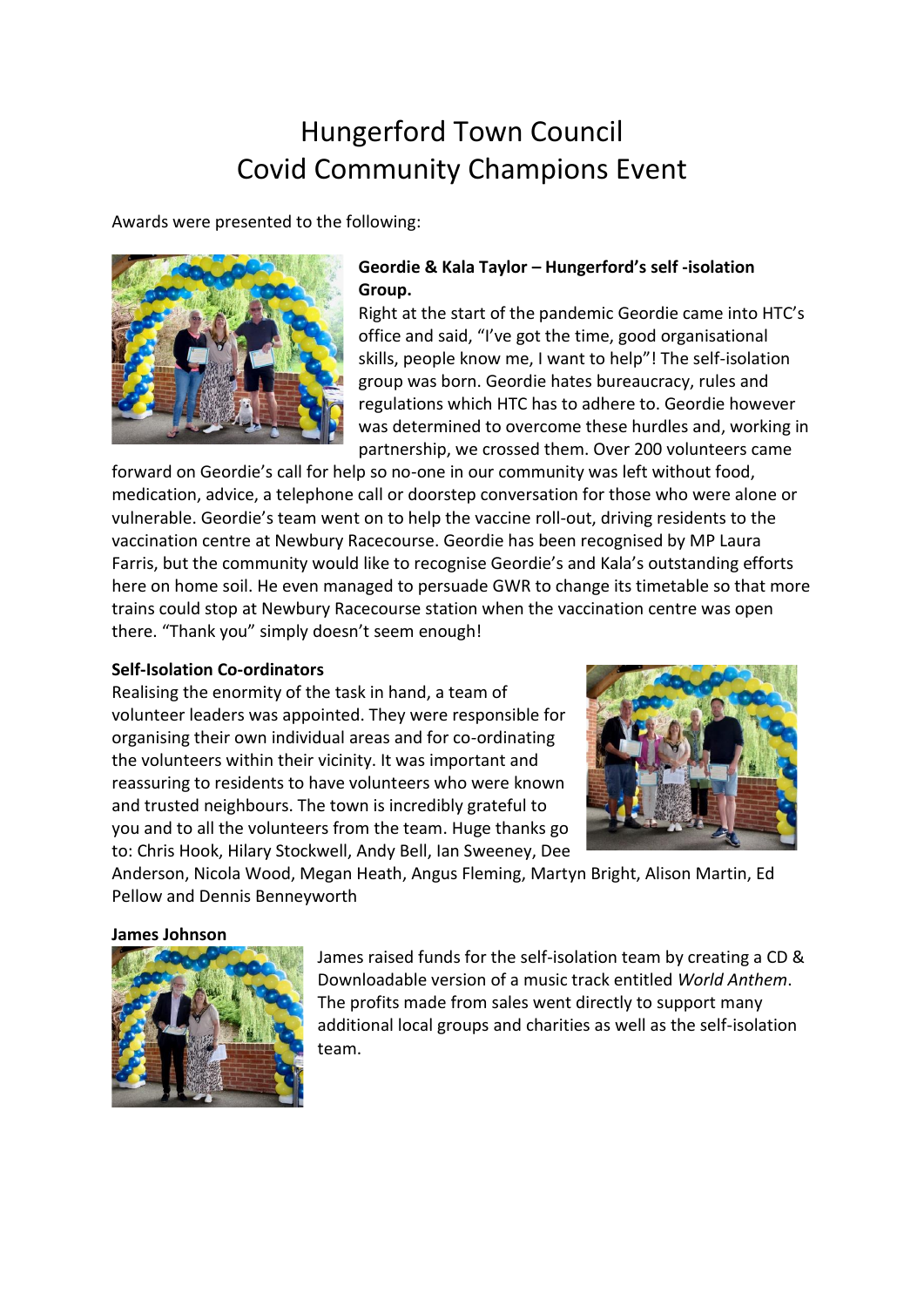## **Councillor John Downe**

John also volunteered with the self-isolation group and collected and delivered a lot of medical prescriptions. John drives regularly for CHAIN and although the CHAIN office was closed, he collected donations from foodbank collections points in Hungerford and drove them to the main centre in Newbury where he helped to distribute the parcels in and around the local area. John also did many trips to the vaccination centre to help those who were without transport.

# **Ted Angel & George Ham**

Ted and George were both nominated for driving the Handybus to collect food from the collection points In Hungerford, delivering this to the Newbury distribution centre and then redelivering to local families who were so grateful for the support each week. Both Ted and George are well known for volunteering and doing so during the pandemic was no exception.



## **Marion Stroud**



# **Shaun Wood & Lucy Crame**

Marion is well known to all of us crafters in the town as a complete machine when it comes to knitting, sewing and crocheting. It was no surprise that, when hearing the cry for help, Marion went full speed ahead, making and delivering 50 sets of scrubs to the local hospital. She didn't stop there and also went on to make over 1,500 facemasks and crochet bands to keep the elastic from your ears. Marion sold the masks and gave all the proceeds to the Hungerford Hub.

Shaun and Lucy are both volunteers as community first responders. At times during the pandemic, when ambulances could be delayed due to the demand and when urgent treatment was desperately needed, they attended calls even when not on duty and often in their own vehicles, helping to assist residents and offer reassurance whilst awaiting the ambulance.

# **Nour Fayad**

Nour enabled St Lawrence's church services to go online when people were not allowed in the church building. She introduced St Lawrence's to technology so that the preachers, readers and intercessors all Zoomed together. Nour then turned this into a Youtube and Facebook live stream. When eventually allowed back into the church, she bought cameras tripods and sound equipment to record the service and stayed on an extra two



hours to upload the recordings. Nour hasn't missed a single service since March 2020. The Annual Remembrance Sunday service in November 2020 was also recorded and streamed in this way and has been watched by over 370 people.

## **Nick Lumley**

Nick has been nominated for his efforts in ensuring Hungerford's weekly market thrived throughout the pandemic, giving the town access to essential fresh produce. The outdoor market for many residents was the only place they felt comfortable shopping. Nick was out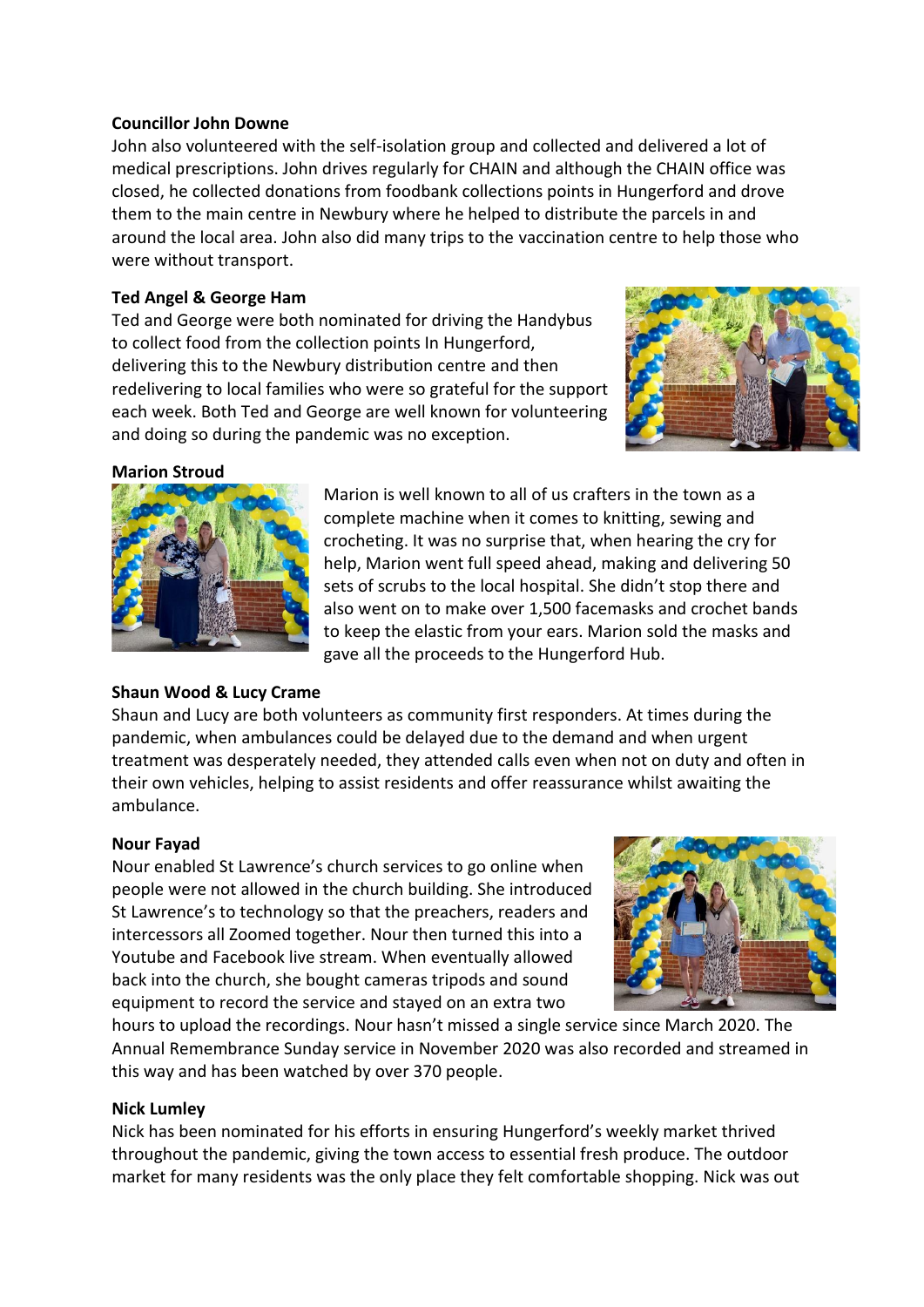there in all weathers with his measuring stick and tape. As the former constable, Nick ensured market goers adhered to Covid guidelines and he lifted the community's spirit every week.

## **Chrissy Marsh and Stuart March**



Chrissy and Stuart have also been nominated for their volunteer efforts on Hungerford's weekly market. Every Wednesday they were out in all weathers ensuring people signed into the app or recorded the names and phone numbers of market goers. They made sure residents remained socially distanced and informed throughout. These two never stop smiling and always brightened everyone's day.

## **Helen & Colin Daunton, Tesco**

Helen and Colin were nominated for their personal contributions to the community. As managers, they were in constant communication with the Mayor and quickly offered to help the self-isolation volunteers (who were shopping for many households) have priority entrance to the store. They also helped to feed local families who were struggling to make ends meet. Tesco as a store has received so much praise for its outstanding efforts. The staff were sometimes



under severe pressure when panic buying took hold in the early stages. We are lucky to have a store which really support their local community – as, indeed, it has done again today by providing the food for this event.

#### **Boots the Chemist**

The store has been nominated for the support it gave to the community and for the changes implemented to assist the volunteers making collections for shielding and vulnerable residents. Staff were coming out of the store and doing all that they could to ensure the waiting times were as short as possible.

#### **Lizzie Mulholland**

Lizzie was nominated for helping an elderly neighbour with shopping and taking the time to check on him and chat with him on the doorstep each week. When she had to return from her studies in Paris when France imposed its curfew, she decided to use some of her free time to help him. Often, he'd only need a couple of items, but he was always thrilled to see her each week.

#### **Derek & Di Loft**



Derek and Di were nominated for organising Remembrance Sunday. HTC desperately wanted to mark this important date in our calendar and Derek and Di rallied to help us do just that. We had a smaller service, but it felt very personal and even more moving. Di also co-ordinated a very successful poppy appeal despite Covid restrictions.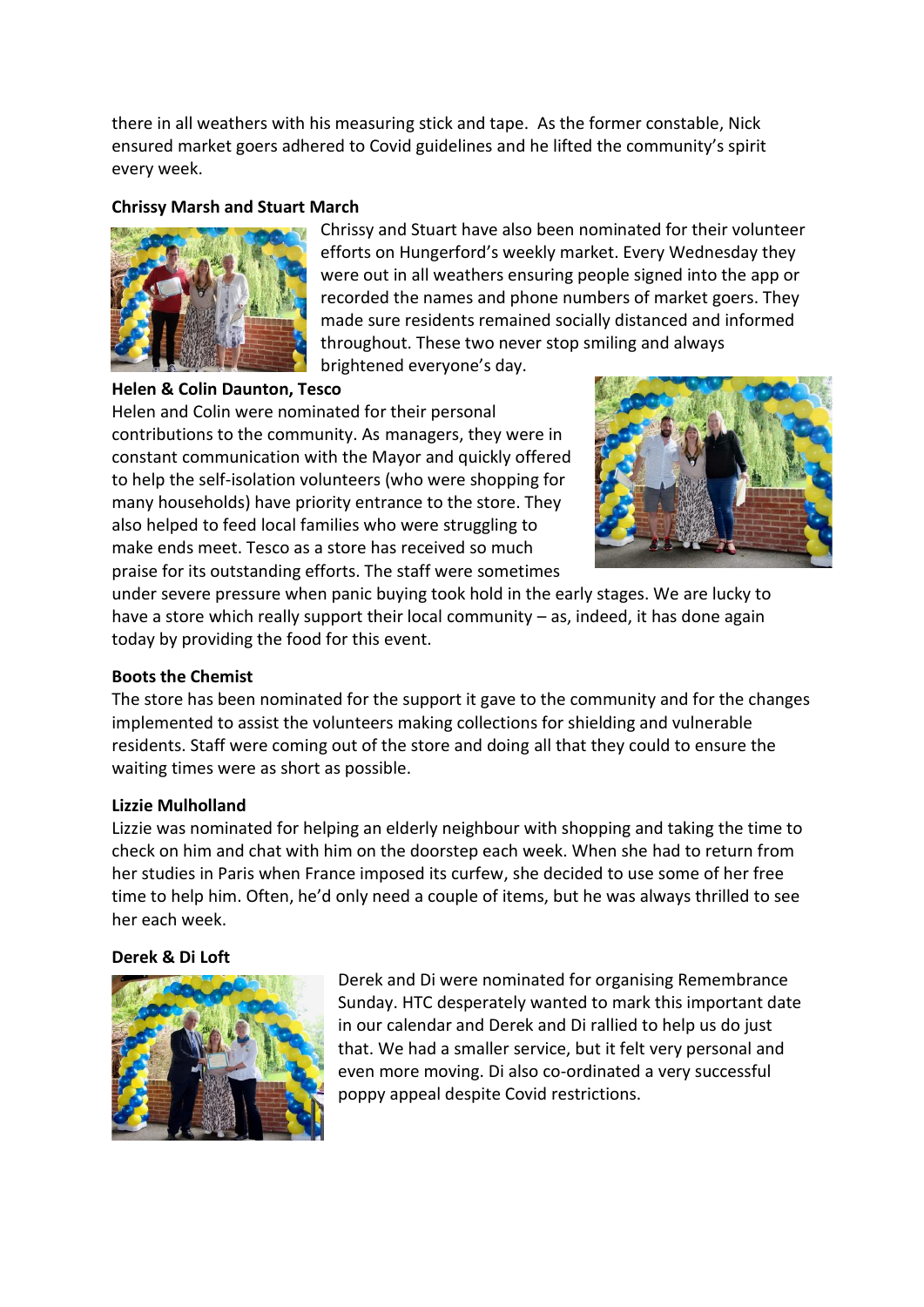## **Penny Post**

Penny and Brian were instrumental in getting communications out into the public domain through Penny Post. They kept residents informed on their digital platforms, informing and signposting residents to find help and support, providing information about takeaway food, sharing HTC's news about Covid and reporting the ever-changing legislation. They also kept community spirits high. Penny and Stuart March also co-ordinated



the Christmas community video. It was an enormous amount of work but so appreciated by the whole community. When shops and businesses opened, Penny Post was there once again with us to welcome them back.

## **The Hungerford and Marlborough Adviser**



The Adviser was also nominated for putting all the town's news in print. It was so important for communicating the volunteer self-isolation information to every household in Hungerford. They are such a friendly team who are always happy to support the community and publish details and events.

#### **Disco Dan**

Dan is a real local legend and now has a huge following on social media which stretches as far as Sweden. Dan has health challenges, but he never lets the sometimes excruciating pain from arthritis stop him, nearly breaking himself on occasion to help raise a community's spirits. Dan held nightly live discos from his own living room throughout the lockdowns. He helped combat the loneliness and isolation felt by so many



within our community, encouraging us all to chat and join in. He raised a huge sum of money by encouraging his followers to donate, which he then reinvested by spending locally, purchasing gifts and vouchers which he delivered to nominated Covid heroes within our community.

**Team HTC**



The HTC team – Claire Barnes, Sarah Hennessey, Sarah Chatters and Roger Ballard – was nominated by the Mayor because they've worked tirelessly to support the community by keeping the public informed of the everchanging rules and regulations throughout the pandemic, working with local businesses and organisations to ensure they had access and information about available funding and signposting them to the WBC's Hub. They were thrown

into the deep end and had to quickly adapt and change operational procedures for council run facilities. They helped Geordie to jump through some of the safeguarding hoops that were at times immensely frustrating. Roger our maintenance employee went the extra mile